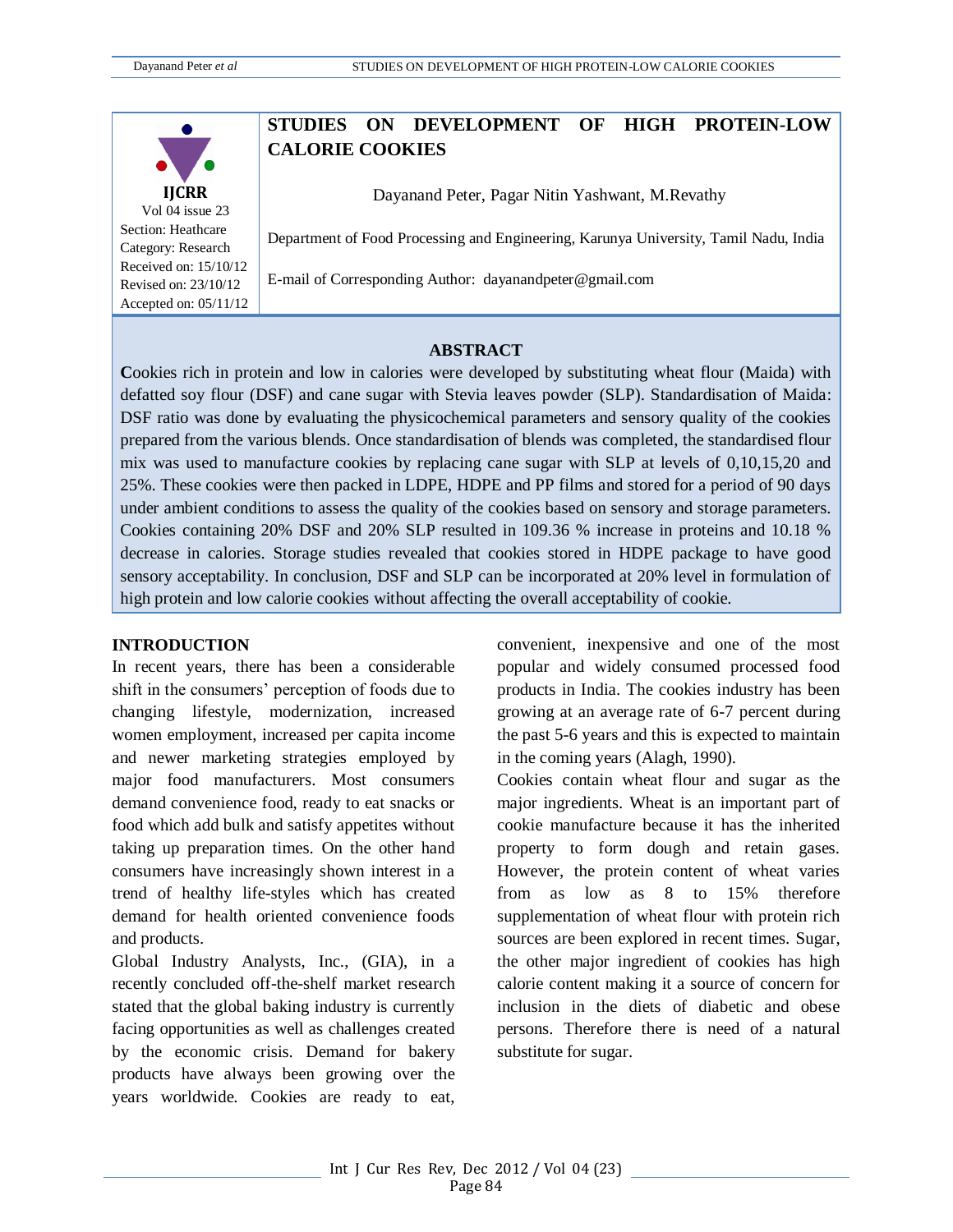Stevia has been reported to have several beneficial characteristics as a natural sugar substitute because it is natural, contains zero percentage calories, do not affect blood sugar levels like common sugar, is 250-300 times sweeter than table sugar, is heat stable up to  $200^{\circ}$ C, non-fermentable, prevents cavities and can be easily used in cooked or baked food (Panpatil and Polasa, 2008).

The present study investigates the use of DSF as the protein rich supplement for wheat and stevia leaves powder as a substitute for sugar. The investigation had the following objectives:

- 1. Standardising Maida : DSF blend and Sugar : SLP ratios without affecting the quality of cookies based on chemical and sensory parameters.
- 2. To study the effect of DSF and SLP in incorporating on protein and reducing the calorific contents of cookies.
- 3. To study the changes in the sensory quality of the developed cookies during storage.

#### **METHODOLOGY**

#### **Preparation of DSF and Maida: DSF blends:**

The deoiled cake of soy (DOC) was cleaned manually and milled in a flour mill. The flour thus obtained was sieved through 80 mesh size sieve to obtain fine DSF. The DSF was mixed with Maida at the substitution levels of 0,10,15,20 and 25 % (w/w). In the standardized Maida: DSF blend, the sugar was replaced with SLP at the substitution levels of 0,10,15,20 and 25 percent (% sweetness basis).

#### **Preparation of Cookies**

Fat and sugar were creamed until light and fluffy. Flour was sieved with sodium bicarbonate and ammonium bicarbonate. The cream was mixed with flour and sufficient quantity of water was added with vanilla essence to form dough. The sheet of dough was prepared having thickness of 0.5cm and the pieces were cut using cookie cutter. The pieces were placed in the baking tray smeared with fat and baked at  $180-200^{\circ}$ C for 15 min. The cookies were allowed to cool, packed in various packages and stored at ambient temperature (Kure *et al.*, 1998).

# **Chemical Evaluation of Cookies Moisture**

About 5g of sample was weighed and transferred to pre-dried, covered dish. Weighed sample was then dried in hot air oven at  $105 + 1^0C$  for 4hrs. The dish dried sample was transferred to the desiccators and cooled to room temperature. The dish was then weighed. Moisture content in percent was calculated from loss in weight (IS 1011:2002).

Moisture (%) = 
$$
\frac{w_1 - w_2}{w_1} \times 100
$$

Where;

 $W_1$  = Weight (g) of the material before drying  $W_2$ = Weight (g) of the material after drying

## **Protein**

The protein content was determined by Micro-Kjeldahl's process. About 0.2g defatted powder sample was taken and transferred to the digestion flask. The catalyst mixture (1g) and 5ml each of  $H_2O_2$  and conc.  $H_2SO_4$  were added carefully. The sample was digested until it became colourless by frequent rotating the flask. The flask was cooled and a 5ml portion of water was slowly added with mixing. After cooling, the content was transferred to 50 ml volumetric flask with 2-3 rinsing, and the volume was made up with distilled water and mixed thoroughly. Blank digestion was carried out simultaneously. The distillation unit was cleaned by starting and sucking back the water. A beaker of 10 ml capacity containing 10ml boric acid was taken. 4 drops of indicator was added and placed under condenser with its tip dipped in solution. The digest (5 ml) with rinsing was transferred to distillation flask, 5ml NaOH was added and closed with stop cork. The digest was allowed to boil and about 50ml distillate of ammonia liberated in boric acid was collected. The distillate was titrated with hydrochloric acid until blue colour disappeared. Blank titration was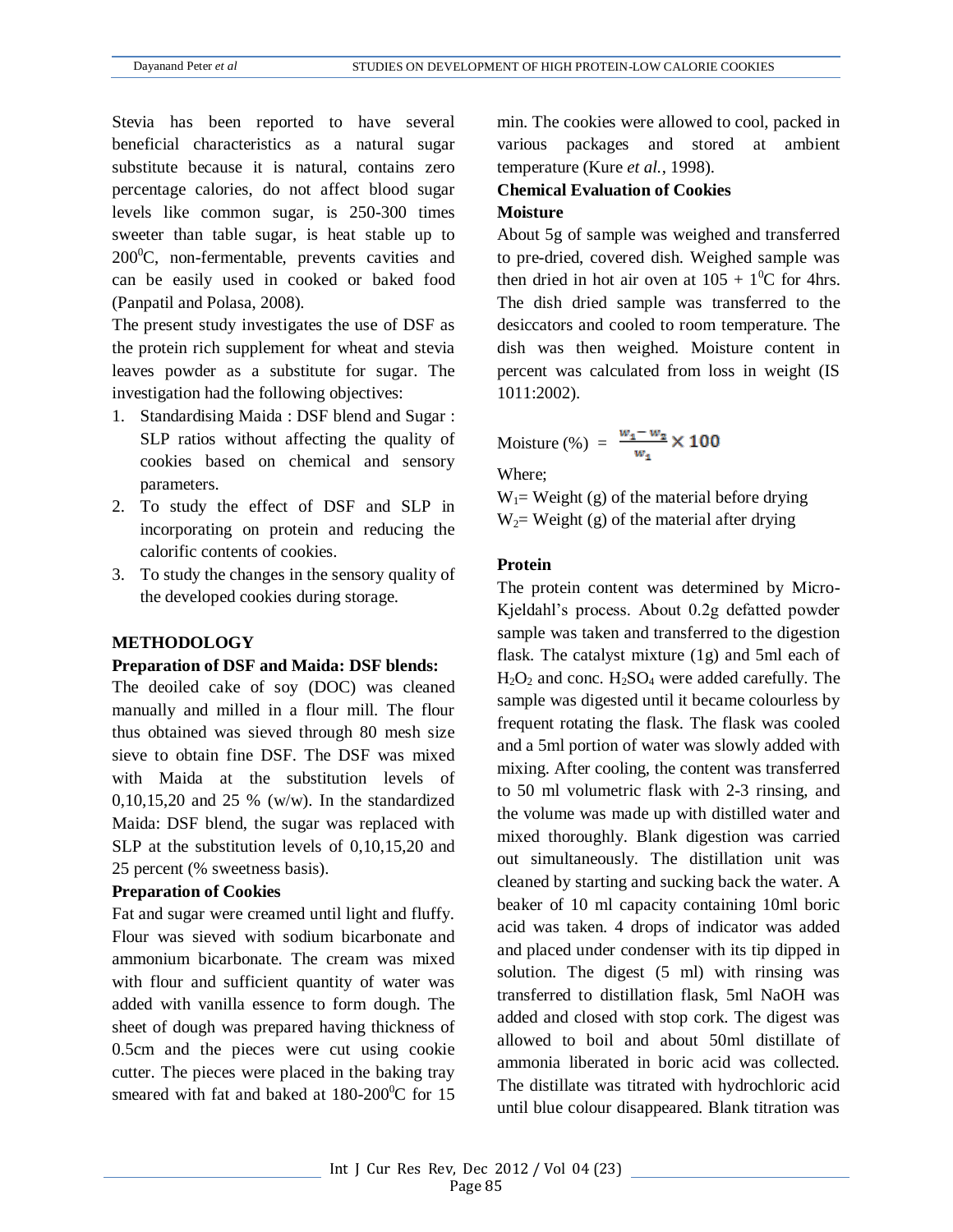carried out simultaneously. Protein content was calculated using following formula.

$$
N(\%) = \frac{(S-B) \times N \times 14.007}{Weight of sample (g)} \times \frac{\text{volume made (ml)} \times 100}{volume taken (ml)}
$$

Where;  $S = ml$  of HCL required for sample titration

 $B = ml$  of HCL required for blank titration  $N =$  Normality of HCL (0.02 N)

Protein  $(\% ) = N (\% ) x 6.25$ 

# **Carbohydrates**

Carbohydrates were calculated by difference method

Carbohydrates =  $100 - (Mojsture % + Protein %)$ **Calorific Value**

The calorific value of cookies was estimated using the sum of the product of respective physiological fuel values and contents of protein, carbohydrate and fat. It was expressed in Kcal/100g.

## **Storage Studies**

The cookies were packed in LDPE, HDPE and PP packages and stored at ambient temperature. The sensory quality of cookies such as colour, flavour was evaluated at an interval of 15 days for a period of 3 months.

## **RESULTS AND DISCUSSION**

The present investigation was carried out with the objective to study the effect of substitution of Maida and sugar with DSF and SLF respectively, on the nutritional and organoleptic characteristics of cookies.

# **Proximate composition of Maida, DSF and SLP**

| <b>Flour Type</b> | <b>Moisture</b><br>$(\%)$ | Protein $(\% )$ | Carbohydr<br>ate $(\%$ |
|-------------------|---------------------------|-----------------|------------------------|
| Maida             | 11.5                      | 12.22           | 73.04                  |
| <b>DSF</b>        | 6.16                      | 43.22           | 43.31                  |
| <b>SLP</b>        | 8.67                      | 5.95            | 78.77                  |

It was observed that highest moisture content was noticed in Maida (11.5%) followed by SLP (8.67%) whereas lowest moisture content was observed in DSF (6.16%). The highest protein content was recorded for DSF (43.22%) followed by Maida (12.22%), whereas lowest protein content was observed in SLP (5.95%). Highest carbohydrate content was observed in SLP (78.77%) followed by Maida (73.04%) whereas lowest carbohydrate content was observed in DSF (43.31%)

# **Chemical parameters of cookies (Maida : DSF substitution)**

It was noticed that with increase in DSF there was increase in proteins and decrease in carbohydrate content. The increase in proteins and decrease in carbohydrate content of cookies supplemented with DSF might be due to appreciably higher contents in DSF than Maida.

**(Sugar: SLP substitution) Protein and calorie contents of cookies containing DSF and SLP**

| <b>Cookies</b>      | <b>Protein</b><br>(%) | <b>Increase</b><br>in<br><b>Proteins</b><br>(%) | <b>Calorific</b><br>value<br>(Kcal/<br>100g | <b>Decrease</b><br>in calories<br>(%) |
|---------------------|-----------------------|-------------------------------------------------|---------------------------------------------|---------------------------------------|
| <b>Control</b>      | 6.09                  |                                                 | 505.73                                      |                                       |
| <b>DSF</b><br>(20%) | 9.96                  | 63.55                                           | 482.27                                      | 4.64                                  |
| <b>SLP</b><br>(20%) | 12.75                 | 109.36                                          | 454.23                                      | 10.18                                 |

The effect of substitution of Maida with 20% DSF and sugar with 20% SLP on the protein and calories contents of the cookies. The protein content was found to increase from 6.09 to 12.75%.The incorporation of DSF and SLP in cookies was found to have great influence on the protein and calorie contents of cookies. Thus the % of increase in protein content of above standardized cookies was found to be 109.36% compared to control sample prepared with Maida and sugar alone.

The calorific value of cookies was found to be decreased from 505.73 to 454.23 kcal/100g with